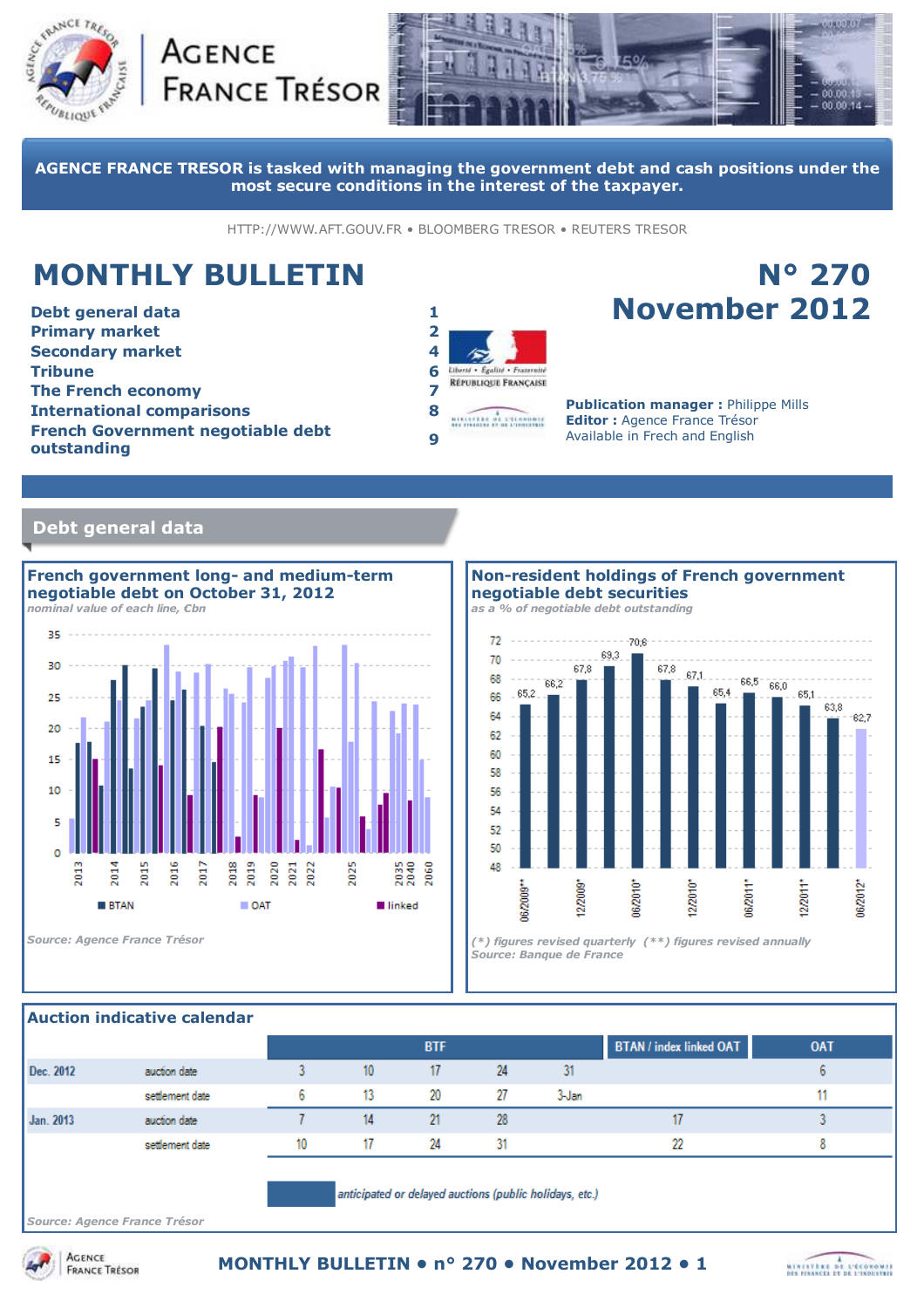#### **NEWS BRIEF**

## **AFT renews its 20 primary dealers**

On November 19th, 2012, the Minister of Economy and Finance, acting on the recommendation of the Director-General of Treasury and a selection committee, renewed the mandates of the twenty primary dealers (SVTs) that are AFT's partners and counterparties for its market activities. Their new mandates will run for three years. The primary dealers are Bank of America-Merrill Lynch, Barclays Capital, BNP Paribas, Crédit Agricole, Citigroup, Commerzbank, Crédit Suisse, Deutsche Bank, Goldman Sachs, HSBC, JP Morgan, Morgan Stanley, Natixis, Nomura, Royal Bank of Canada, Royal Bank of Scotland, Santander, Scotiabank, Société Générale and UBS.

Becoming a primary dealer allows a bank to bid on French government debt when it is issued at auction and then distribute these debt securities to investors. Primary dealers also ensure that there is a liquid secondary market for French government securities. They advise and assist AFT on issuance policy and debt management, as well as on any other matter involving the smooth operation of sovereign debt markets more generally.

Primary dealers must comply with a specific set of practices by signing a "Primary Dealer Charter". The Charter was introduced in 2003 and revised in 2006, 2009 and again this year. It defines the relationship between AFT and the primary dealers and sets out the primary dealers' commitments regarding resources and organisational structures, commitments on the primary market and market-making on the secondary market (minimum market shares, dealing in different segments of the debt market, etc.), information and advice for AFT. This builds confidence between AFT and the primary dealers, who undertake to provide AFT with the services set out in the Charter. The Charter also explains the criteria used for AFT's annual assessment of the services provided by the primary dealers. Since 1999, Agence France Trésor has published a league table of the most active primary dealers at the start of each year. The assessment of primary dealers' activity considers all of their tasks: bidding at auctions, dealing on the secondary market, qualitative aspects of the relationship (operational quality, quality of advice, and the relationship with AFT).

The renewal of the mandates of the twenty banks that are currently primary dealers, and the diversity of these partners, reflect the sustained attraction of being a primary dealer. The number of primary dealers has grown steadily from the original thirteen first selected in 1987. This growth has continued regardless of the macroeconomic situation and market environment, and despite the rapid changes occurring in the banking sector in France and around the world. The twenty current primary dealers are a varied selection: large commercial banks, specialised institutions, French and foreign institutions, with twelve European banks (including four French banks), seven North American banks and one Japanese bank.

When a bank expresses interest about becoming a primary dealer, the selection committee may meet to examine the bank's application and consider its compliance with the criteria on resources and the quality of its plan to develop its dealing in French sovereign debt. Since the selection was last made in 2009, three more banks had become primary dealers.

## **Primary market**



*Source: Agence France Trésor*





*Source: Agence France Trésor*

#### **OATs and BTANs: indicative repayment schedule on October 31, 2012** *€bn*





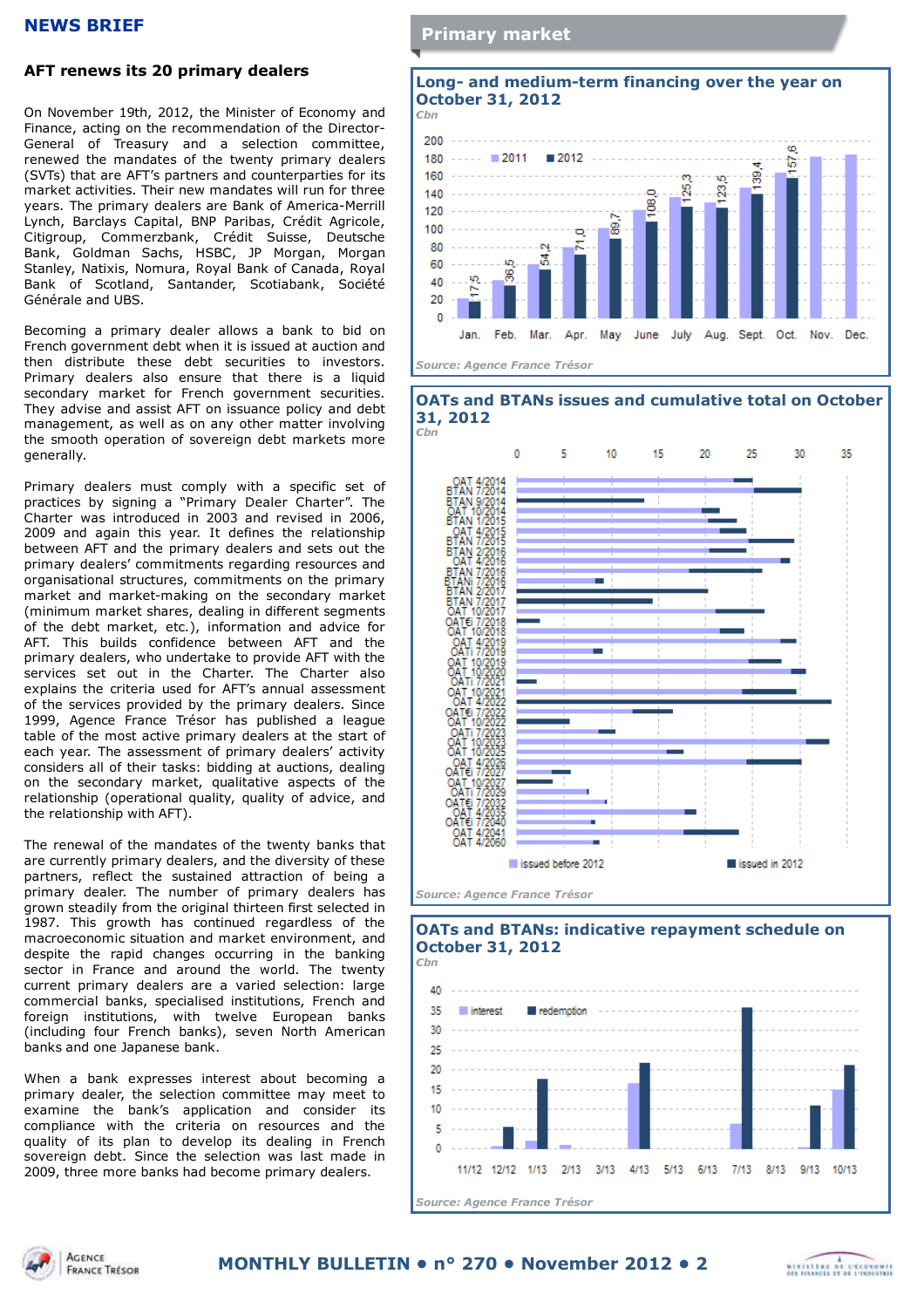| <b>OAT and BTAN auctions - October 2012</b> |                                                  |                                               |                                               |                                                   |                                                   |                                              |                                               |                                                       |
|---------------------------------------------|--------------------------------------------------|-----------------------------------------------|-----------------------------------------------|---------------------------------------------------|---------------------------------------------------|----------------------------------------------|-----------------------------------------------|-------------------------------------------------------|
|                                             | OAT <sub>6</sub><br>years<br>10/25/2018<br>4.25% | <b>OAT 10</b><br>years<br>10/25/2022<br>2.25% | <b>OAT 30</b><br>years<br>04/25/2041<br>4.50% | BTAN <sub>2</sub><br>years<br>09/25/2014<br>0.75% | BTAN <sub>3</sub><br>years<br>07/12/2015<br>2.00% | <b>BTAN4</b><br>years<br>07/25/2016<br>2.50% | <b>BTAN 5</b><br>years<br>07/25/2017<br>1.00% | <b>OATi 10</b><br><b>years</b><br>07/25/2021<br>0.10% |
| <b>Auction date</b>                         | 10/04/2012                                       | 10/04/2012                                    | 10/04/2012                                    | 10/18/2012                                        | 10/18/2012                                        | 10/18/2012                                   | 10/18/2012                                    | 10/18/2012                                            |
| Settlement date                             | 10/09/2012                                       | 10/09/2012                                    | 10/09/2012                                    | 10/23/2012                                        | 10/23/2012                                        | 10/23/2012                                   | 10/23/2012                                    | 10/23/2012                                            |
| Amount announced*                           |                                                  | $< 7,000$ --- 8,000>                          |                                               |                                                   | $< 7,000$ --- 8,000>                              |                                              |                                               | $<$ 1,500 --- 2,500>                                  |
| Bid amount*                                 | 5.280                                            | 10.342                                        | 4,185                                         | 4.740                                             | 4,985                                             | 3,055                                        | 8,740                                         | 3,580                                                 |
| Amount served*                              | 1.381                                            | 4.805                                         | 1.785                                         | 1,003                                             | 1.445                                             | 795                                          | 4,722                                         | 2,095                                                 |
| NCTs after auction                          | 86                                               | 887                                           | 508                                           | 0                                                 |                                                   | 123                                          | 1.368                                         |                                                       |
| Total issued amount*                        | 1.467                                            | 5,692                                         | 2,293                                         | 1,003                                             | 1.452                                             | 918                                          | 6.090                                         | 2,095                                                 |
| Bid-to-cover ratio                          | 3.82                                             | 2.15                                          | 2.34                                          | 4.73                                              | 3.45                                              | 3.84                                         | 1.85                                          | 1.71                                                  |
| Weighted average price                      | 117.10%                                          | 99.75%                                        | 124.67%                                       | 101.07%                                           | 104.49%                                           | 106.98%                                      | 100.35%                                       | 101.20%                                               |
| Yield to maturity                           | 1.29%                                            | 2.28%                                         | 3.17%                                         | 0.19%                                             | 0.34%                                             | 0.61%                                        | 0.92%                                         | -0.04%                                                |
| Indexation coefficient**                    |                                                  |                                               |                                               |                                                   |                                                   |                                              |                                               | 1.00056                                               |

*\* €m*

*\*\* as of the settlement date*

*Source: Agence France Trésor*

## **BTF auctions - September 2012**

| 10/01/2012<br>10/01/2012<br>13 weeks<br>24 weeks<br>10/04/2012<br>10/04/2012<br>01/03/2013<br>03/21/2013<br>3,993<br>1,693<br>135<br>$\mathbf 0$<br>4,128<br>1,693<br>$-0.017%$<br>$-0.009%$ | 10/01/2012<br>50 weeks<br>10/04/2012<br>09/19/2013<br>1,295                                                                                             |
|----------------------------------------------------------------------------------------------------------------------------------------------------------------------------------------------|---------------------------------------------------------------------------------------------------------------------------------------------------------|
|                                                                                                                                                                                              |                                                                                                                                                         |
|                                                                                                                                                                                              |                                                                                                                                                         |
|                                                                                                                                                                                              |                                                                                                                                                         |
|                                                                                                                                                                                              |                                                                                                                                                         |
|                                                                                                                                                                                              |                                                                                                                                                         |
|                                                                                                                                                                                              | $\mathbf 0$                                                                                                                                             |
|                                                                                                                                                                                              | 1,295                                                                                                                                                   |
|                                                                                                                                                                                              | 0.025%                                                                                                                                                  |
| 10/08/2012<br>10/08/2012                                                                                                                                                                     | 10/08/2012                                                                                                                                              |
| 12 weeks<br>23 weeks                                                                                                                                                                         | 49 weeks                                                                                                                                                |
| 10/11/2012<br>10/11/2012                                                                                                                                                                     | 10/11/2012                                                                                                                                              |
| 01/03/2013<br>03/21/2013                                                                                                                                                                     | 09/19/2013                                                                                                                                              |
| 3,796<br>1,595                                                                                                                                                                               | 1,598                                                                                                                                                   |
| 0<br>$\mathbf 0$                                                                                                                                                                             | 120                                                                                                                                                     |
| 3,796<br>1,595                                                                                                                                                                               | 1,718                                                                                                                                                   |
| $-0.010%$<br>$-0.018%$                                                                                                                                                                       | 0.018%                                                                                                                                                  |
| 10/15/2012<br>10/15/2012                                                                                                                                                                     | 10/15/2012                                                                                                                                              |
| 22 weeks<br>13 weeks                                                                                                                                                                         | 52 weeks                                                                                                                                                |
| 10/18/2012<br>10/18/2012                                                                                                                                                                     | 10/18/2012                                                                                                                                              |
| 01/17/2013<br>03/21/2013                                                                                                                                                                     | 10/17/2013                                                                                                                                              |
| 3,996<br>1,197                                                                                                                                                                               | 1,798                                                                                                                                                   |
| 65<br>$\mathbf 0$                                                                                                                                                                            | $\mathbf 0$                                                                                                                                             |
| 4,061<br>1.197                                                                                                                                                                               | 1,798                                                                                                                                                   |
| $-0.023%$<br>$-0.007%$                                                                                                                                                                       | 0.016%                                                                                                                                                  |
| 10/22/2012                                                                                                                                                                                   | 10/22/2012                                                                                                                                              |
| 25 weeks                                                                                                                                                                                     | 51 weeks                                                                                                                                                |
| 10/25/2012                                                                                                                                                                                   | 10/25/2012                                                                                                                                              |
| 04/18/2013                                                                                                                                                                                   | 10/17/2013                                                                                                                                              |
| 1,760                                                                                                                                                                                        | 1,392                                                                                                                                                   |
| $\Omega$                                                                                                                                                                                     | 51                                                                                                                                                      |
| 1,760                                                                                                                                                                                        | 1,443                                                                                                                                                   |
| $-0.011%$                                                                                                                                                                                    | 0.022%                                                                                                                                                  |
| 10/29/2012                                                                                                                                                                                   | 10/29/2012                                                                                                                                              |
| 24 weeks                                                                                                                                                                                     | 50 weeks                                                                                                                                                |
| 10/31/2012                                                                                                                                                                                   | 10/31/2012                                                                                                                                              |
|                                                                                                                                                                                              | 10/17/2013                                                                                                                                              |
| 04/18/2013                                                                                                                                                                                   | 1,191                                                                                                                                                   |
| 1,594                                                                                                                                                                                        | 0                                                                                                                                                       |
| $\mathbf 0$<br>$\mathbf 0$                                                                                                                                                                   |                                                                                                                                                         |
| 3,995<br>1,594                                                                                                                                                                               | 1,191                                                                                                                                                   |
|                                                                                                                                                                                              | 10/22/2012<br>12 weeks<br>10/25/2012<br>01/17/2013<br>3,795<br>178<br>3,973<br>$-0.027%$<br>10/29/2012<br>13 weeks<br>10/31/2012<br>01/31/2013<br>3,995 |



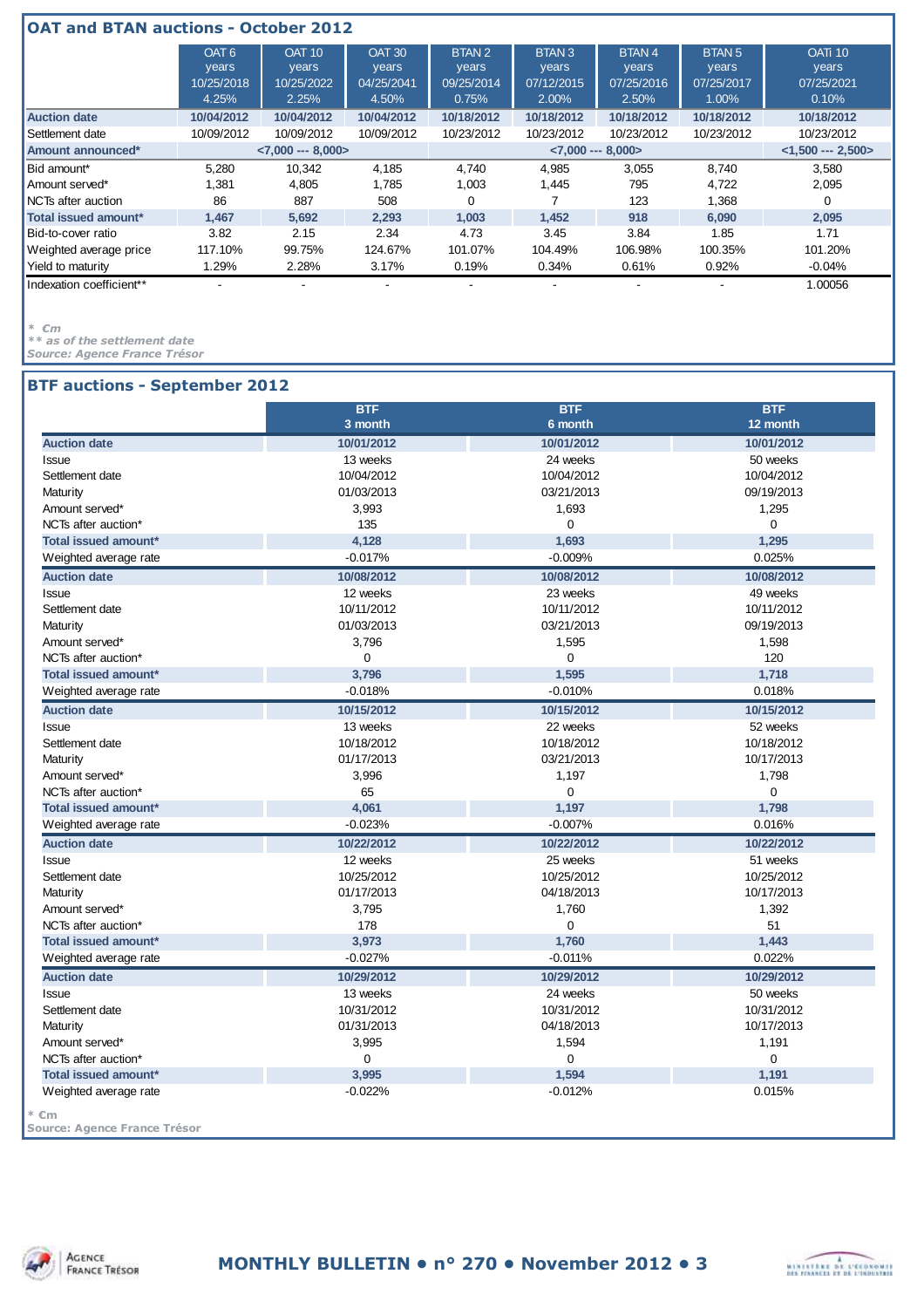## **Secondary market**



# **Breakeven inflation**







*(1) difference between the yield of the OAT 3.75% April 2017 and the yield of the OATi 1% August 2017*

*(2) difference between the yield of the OAT 4.25% April 2019 and the yield of the OAT€i 2.25% August 2020*

*(3) difference between the yield of the OAT 5.5% April 2029 and the yield of the OATi 3.4% August 2029*

*(4) difference between the yield of the OAT 5.75% October 2032 and the yield of the OAT€i 3.15% August 2032*

#### *Source: Bloomberg*

## **Negotiable government debt and swaps**

| $\epsilon$ bn                             |          |         |         |          |          |         |         |              |             |
|-------------------------------------------|----------|---------|---------|----------|----------|---------|---------|--------------|-------------|
|                                           | end      | end     | end     | end      | end      | end     | end     | end of Sept. | end of Oct. |
|                                           | 2005     | 2006    | 2007    | 2008     | 2009     | 2010    | 2011    | 2012         | 2012        |
| Negotiable government debt<br>outstanding | 877      | 877     | 921     | 1,017    | 1.148    | 1.229   | 1.313   | 1,380        | 1.377       |
| of which index-linked securities          | 90       | 110     | 132     | 152      | 148      | 159     | 166     | 168          | 171         |
| OAT                                       | 593      | 610     | 641     | 681      | 719      | 816     | 888     | 946          | 938         |
| <b>BTAN</b>                               | 189      | 200     | 202     | 198      | 215      | 226     | 247     | 257          | 265         |
| <b>BTF</b>                                | 95       | 66      | 78      | 138      | 214      | 187     | 178     | 176          | 173         |
| Swaps outstanding                         | 52       | 44      | 42      | 28       | 20       | 16      | 13      | 11           | 11          |
| Average maturity of the negotiable debt   |          |         |         |          |          |         |         |              |             |
| before swaps                              | 6 years  | 7 years | 7 years | 6 years  | 6 years  | 7 years | 7 years | 7 years      | 7 years     |
|                                           | 267 days | 45 days | 51 days | 292 days | 246 days | 68 days | 57 days | 30 days      | 59 days     |
| after swaps                               | 6 years  | 7 years | 7 years | 6 years  | 6 years  | 7 years | 7 years | 7 years      | 7 years     |
|                                           | 228 days | 16 days | 29 days | 276 days | 233 days | 60 days | 52 days | 27 days      | 56 days     |
|                                           |          |         |         |          |          |         |         |              |             |

*Source: Agence France Trésor*



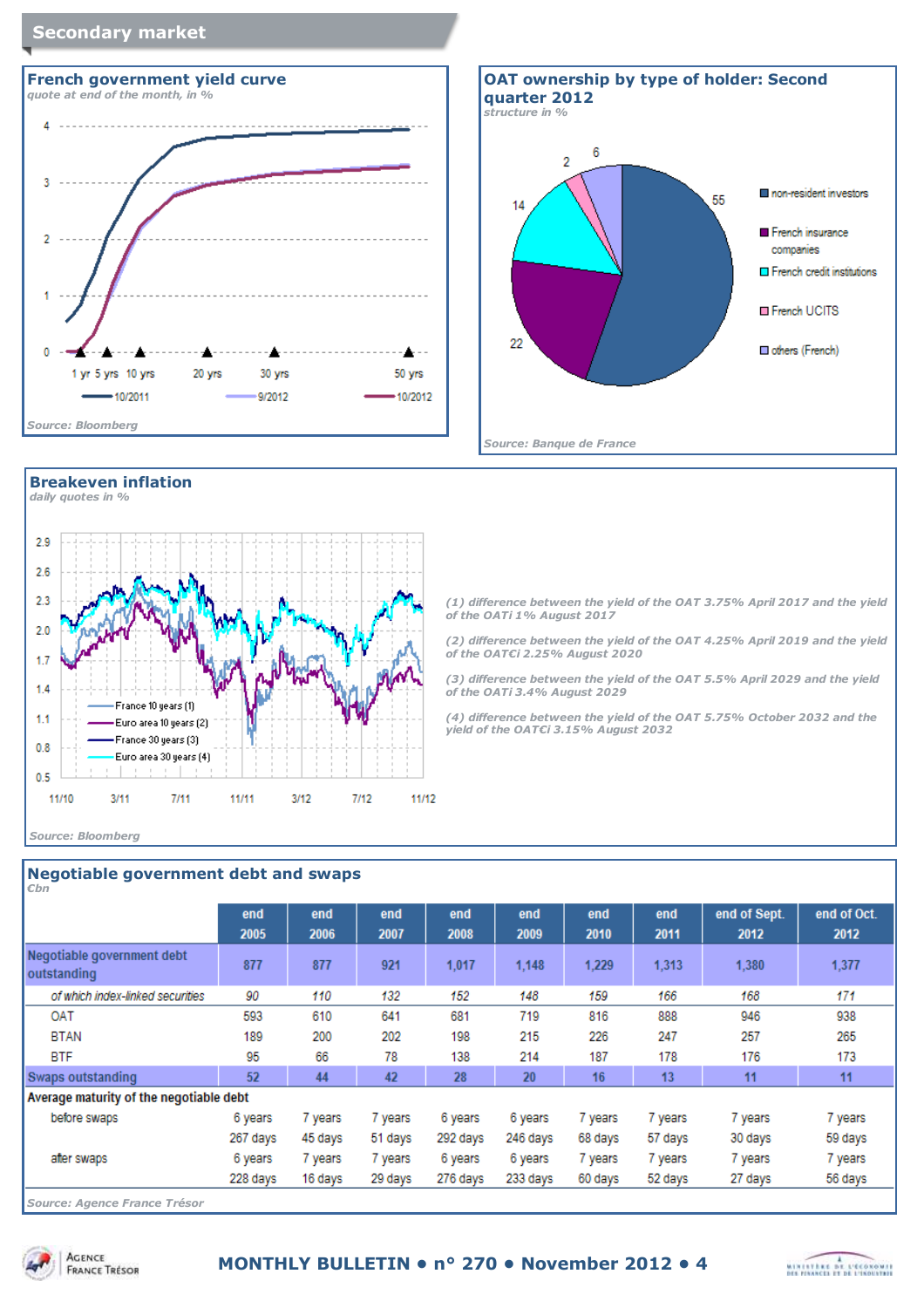







*Source: Euroclear France*

**MONTHLY BULLETIN • n° 270 • November 2012 • 5**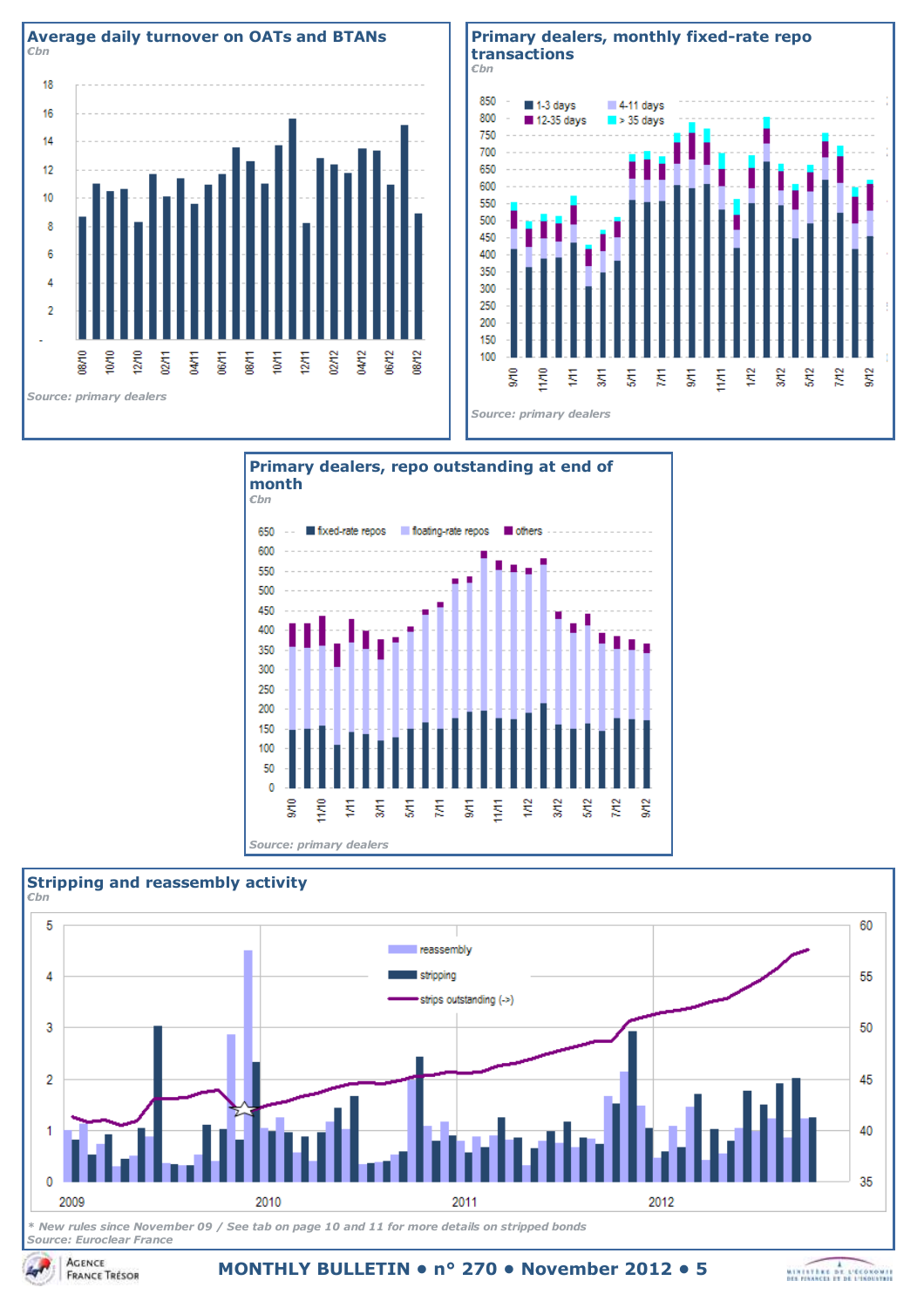# **Housing: a French exception?**

## **by Olivier ELUERE, Economist, Crédit Agricole S.A.**

Most European countries, except Germany, experienced a housing boom in the decade from 1998 to 2007. Some also experienced housing bubbles and credit booms. The recession of 2008-2009 put a stop to the trend and, since that time, housing markets have been in an adjustment phase, sometimes extremely severe, as in Spain and Ireland. Everywhere, except in France, where the market was sustained in 2010-2011.

Signs of a correction have nonetheless been visible since the start of 2012. The correction is marked when it comes to sales volumes, which were down 16% over 12 months in the second quarter in existing housing, and by 14% in new-build (promoters). Buy-to-rent investment in new-build housing has seen a sharp fall and should fall by around 30% this year. The construction industry is headed into a downturn. New mortgage lending has been significantly curtailed. Prices, on the other hand, are stabilising, but not falling, or only



slightly, and are proving resilient for the time being to the fall-off in sales.

Are we at the beginning of a more marked correction? We are, in fact, heading for a gradual fall, that will be spread over several years. Two processes are combining: a cyclical adjustment in connection with the economic environment and tax measures, and a relative resilience driven by favourable structural fundamentals.

Demand is being adversely affected by the drop in purchasing power and a steadily rising unemployment rate. House and apartment prices are very high and are over-valued, in some areas, in particular in Paris region, with regard to the households' annual loan repayment burden. Last fiscal tightening measures implemented in 2011 and 2012 are impacting buy-to-let investment (ie, a reduction in the tax deduction for capital gains on property, and higher social levies on unearned income), and mainstream buyers (due to a refocusing of the zero-interest loan on new-build homes). In 2013, the Scellier buy-to-let scheme is to be replaced by a new scheme which, while relatively attractive, is subject to greater social restrictions and to a cap on tax breaks.

Conversely, market fundamentals remain upbeat. The classic drivers, such as demographics, preparations for retirement, and safe haven effects, are still operating. There is no surfeit of housing supply, rather a structural lack of supply, especially in the Greater Paris area. The mortgage lending supply remains cautious. Obtaining a loan is based mainly on the borrower's ability to repay, not on the value and quality of the home. France has not developed an array of non-standard loans: most are fixed rate and repayment periods have remained reasonable, at an average 18.5 years for the flows of new loans in 2011. The ratio of non-performing mortgage loans is low, at 1.26% in 2011. According to recent surveys, housing lending criteria were only slightly tightened in late 2011 and early 2012, and have been unchanged in recent months. Even if the overall household debt ratio has increased, it remains moderate (82.1% of their gross disposable income in March 2012) and there has been no credit boom, and so no need for any marked deleveraging.

The adjustment should therefore take place gradually. Sales volumes are forecast to fall by 15% this year in existing housing, and by 20% in new-build. In 2013, volumes look set to stabilise in new-build and fall only modestly in existing housing. We could see substantial price falls in certain segments but the falls should remain moderate overall, at -4% yoy in existing housing stock in 2012, an average -2%, and at -5% to -6% yoy in 2013.

**NB: this Agence France Trésor forum offers economists an opportunity to express their personal opinion. Thus, the above article strictly reflects the author's view, and should not be construed as expressing the viewpoints of Agence France Trésor or the Ministry of the Economy and Finance.**



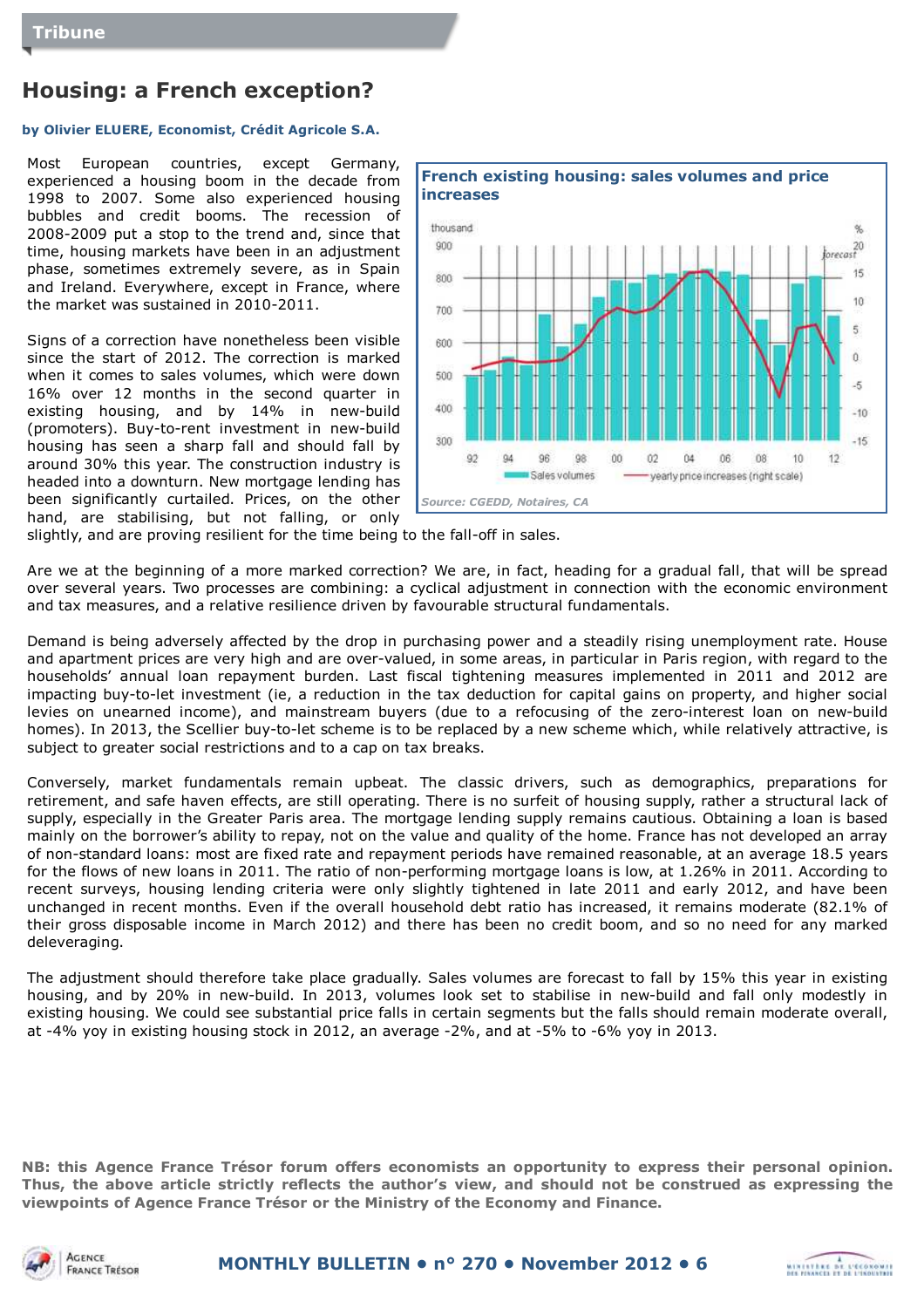## **The French economy**

#### **Macro-economic forecast** *Real growth rate as a %*

|                              | 2011 | 2012   | 2013 |
|------------------------------|------|--------|------|
| French GDP                   | 1.7  | 0.3    | 0.8  |
| Euro zone GDP                | 0.8  | $-2.1$ | 0.4  |
| Household consumption        | 0.3  | 0.2    | 0.3  |
| <b>Business investment</b>   | 5.1  | 0.1    | 1.5  |
| Exports                      | 5.3  | 2.7    | 4.8  |
| Imports                      | 4.9  | 1.3    | 3.8  |
| <b>Consumer prices</b>       | 2.1  | 2.0    | 1.8  |
| (on an annual average basis) |      |        |      |

*Source: PLF 2013 (09/28/2012)*



**Gross domestic product at chain-linked previous**

*Source: Insee, quarterly national accounts*

#### **Government budget monthly position** *€bn*

|                                                |           |          |                   | end of September level |          |
|------------------------------------------------|-----------|----------|-------------------|------------------------|----------|
|                                                | 2010      | 2011     | 2010              | 2011                   | 2012     |
| General budget balance                         | $-150.80$ |          | $-90.09 - 105.75$ | $-62.72$               | $-61.66$ |
| revenue                                        | 274.89    | 275.23   | 204.39            | 207.25                 | 211.64   |
| expenditure                                    | 425.69    | 365.32   | 310.14            | 269.97                 | 273.31   |
| <b>Balance of special Treasury</b><br>accounts | 2.00      | $-0.63$  | $-18.42$          | $-29.97$               | $-23.30$ |
| General budget outturn                         | $-148.80$ | $-90.72$ | $-124.17$         | $-92.68$               | $-84.96$ |
|                                                |           |          |                   |                        |          |

*Source: Ministry of the Economy and Finance*

#### **Recent economic indicators** Industrial output\*, year-on-year 9/2012  $-2.1%$ Household consumption, year-on-year  $-0.5%$ 9/2012 Unemployment rate (ILO) 6/2012 10.2% Consumer prices, year-on-year all items 1.9% 10/2012 all items excluding tobacco 1.7% 10/2012 Trade balance, fob-fob, sa (€bn)  $-50$ 9/2012  $-5.3$ 8/2012 9/2012  $-3.3$ Current account balance, sa (€bn) 8/2012  $\alpha$  $-3.6$ 10-year constant maturity rate (TEC10) 2.18% 10/31/2012

*\*manufactured goods / Sources: Insee, Ministry of the Economy and Finance, Banque de France*

3-month interest rate (Euribor)

EUR/USD

EUR / JPY

10/31/2012

10/31/2012

10/31/2012

0.197%

1.2993

103.78





*Source: PLF 2013 (09/28/2012)*

**MONTHLY BULLETIN • n° 270 • November 2012 • 7FRANCE TRÉSOR** 



**ACENCE**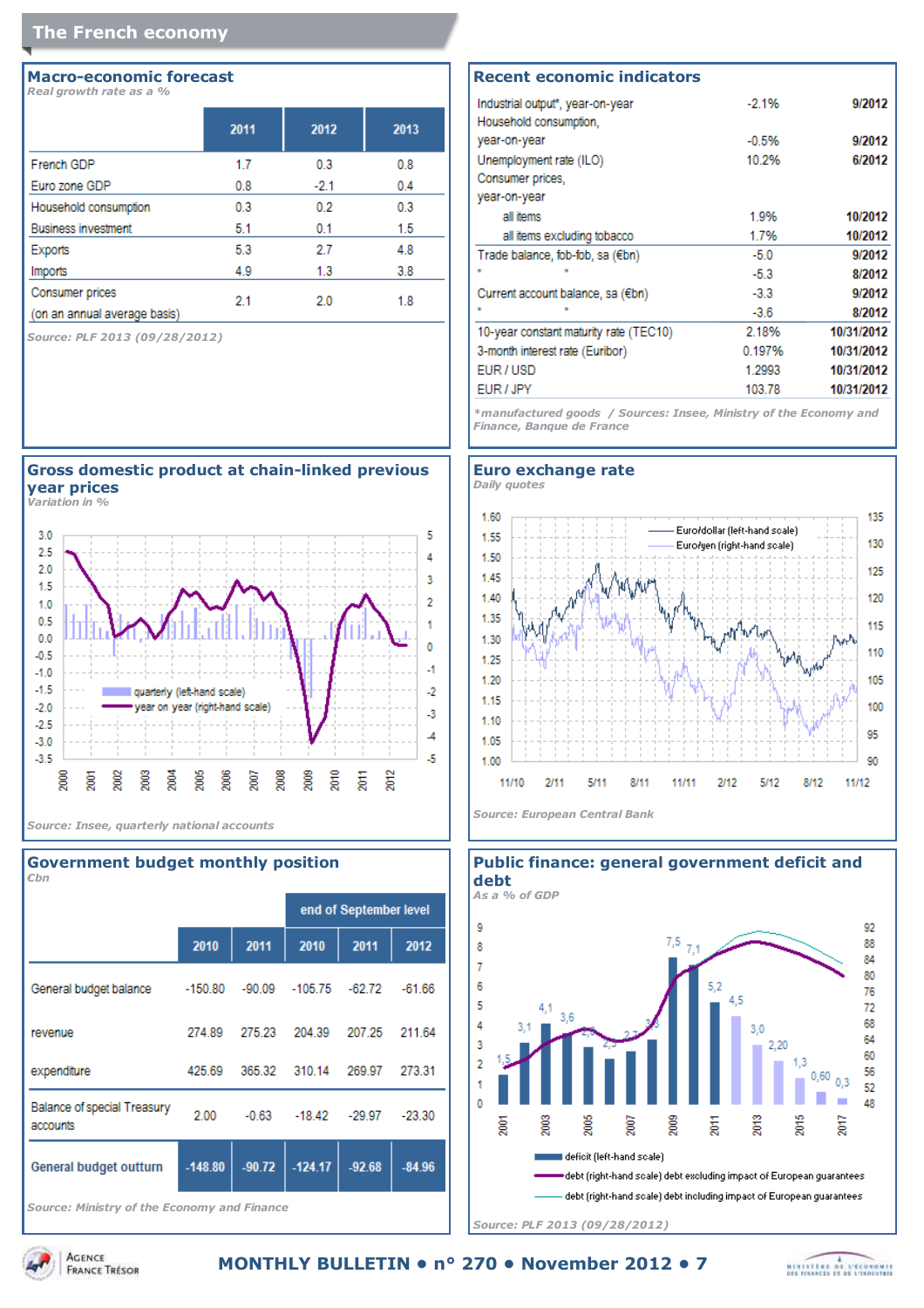| Timetable for the release of French economic indicators       |                                                               |  |  |  |
|---------------------------------------------------------------|---------------------------------------------------------------|--|--|--|
| December 2012                                                 | January 2013                                                  |  |  |  |
| 12/06 Job seekers Q3-2012 (BIT)                               | 01/31 Household consumption of manufactured goods in December |  |  |  |
| 12/07 Foreign trade in October                                | 01/10 Industrial output in November                           |  |  |  |
| 12/10 Industrial output in October                            | 01/23 Industrial trends: monthly survey for January           |  |  |  |
| 12/11 Payroll employment: Q3-2012                             | 01/25 Job seekers in December                                 |  |  |  |
| 12/12 Balance of payments in October                          | 01/31 Industrial producer prices: December index              |  |  |  |
| 12/12 Consumer prices: index for November                     | 01/31 Household consumption of manufactured goods in December |  |  |  |
| 12/14 Inflation (HICP): November index                        | 01/08 Foreign trade in November                               |  |  |  |
| 12/21 Industrial trends: monthly survey for December          | 01/09 Eurozone economic outlook - 1st quarter 2013            |  |  |  |
| 12/26 New building starts in November                         | 01/10 Consumer prices: index for December                     |  |  |  |
| 12/27 General government debt Q3-2012                         | 01/11 Balance of payments in November                         |  |  |  |
| 12/27 Job seekers in November                                 | 01/16 Inflation (HICP): December index                        |  |  |  |
| 12/28 National quarterly accounts: final results Q3-2012      | 01/28 New building starts in December                         |  |  |  |
| 12/28 Household consumption of manufactured goods in November | 01/29 Household confidence survey: January survey             |  |  |  |
|                                                               | 01/29 Household confidence survey: January survey             |  |  |  |
| <b>Sources: Insee, Eurostat</b>                               |                                                               |  |  |  |









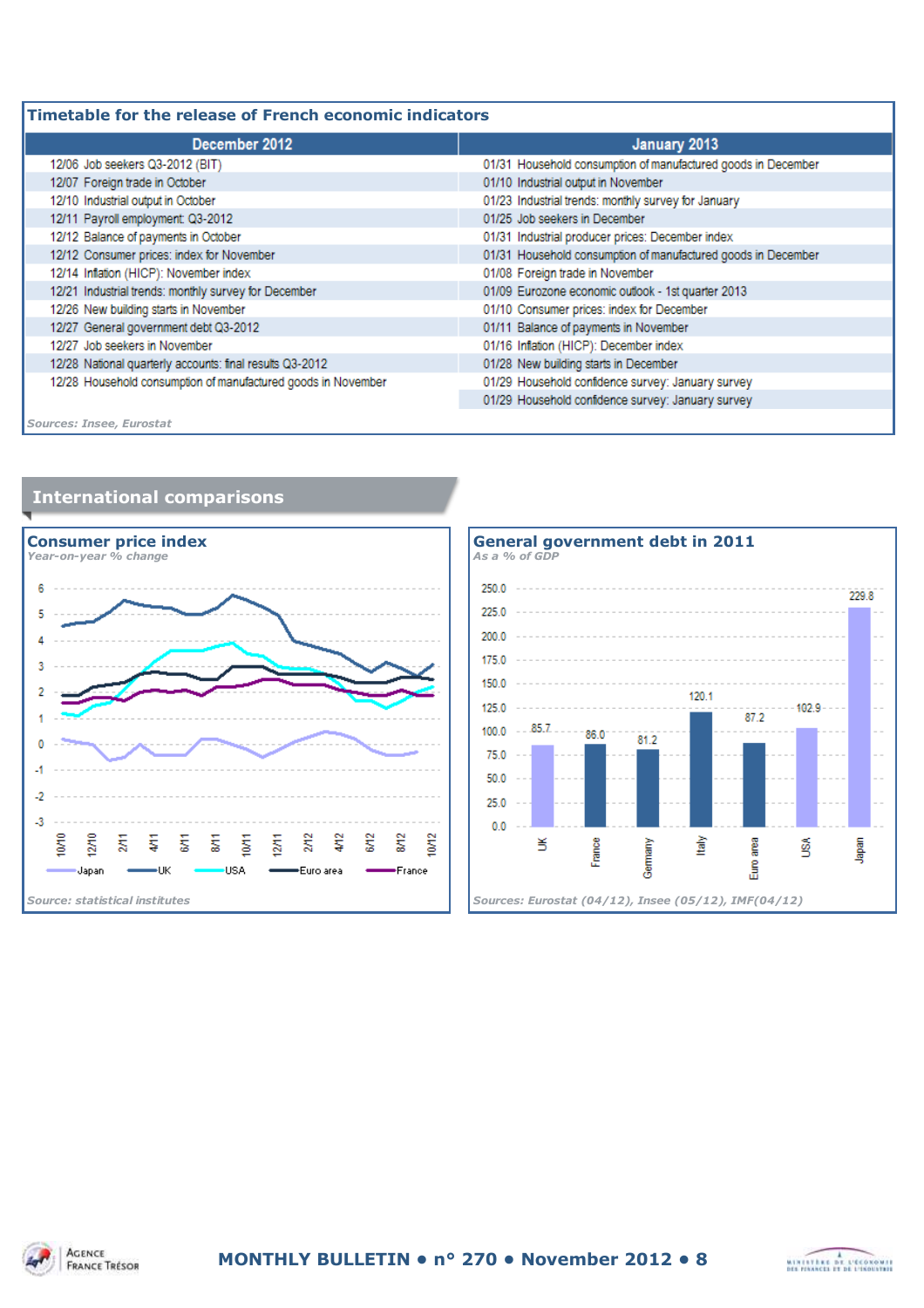#### **Treasury notes at Octobrer 31, 2012** *In euros*

| <b>ISIN CODE</b><br><b>Euroclear France</b> | <b>Bond</b>                  | Outstanding       | Indexation<br>coefficient | Face value    |
|---------------------------------------------|------------------------------|-------------------|---------------------------|---------------|
|                                             | <b>Maturity 2013</b>         | 46,086,000,000    |                           |               |
| FR0113087466                                | BTAN 3.75% 12 January 2013   | 17,655,000,000    |                           |               |
| FR0114683842                                | BTAN 4.5% 12 July 2013       | 17,725,000,000    |                           |               |
| FR0119580019                                | BTAN 2% 25 September 2013    | 10,706,000,000    |                           |               |
|                                             | <b>Maturity 2014</b>         | 71,352,000,000    |                           |               |
| FR0116114978                                | BTAN 2.5% 12 January 2014    | 27,707,000,000    |                           |               |
| FR0116843535                                | BTAN 3% 12 July 2014         | 30,119,000,000    |                           |               |
| FR0120634490                                | BTAN 0.75% 25 September 2014 | 13,526,000,000    |                           |               |
|                                             | <b>Maturity 2015</b>         | 52 924,000,000    |                           |               |
| FR0117836652                                | BTAN 2.5% 15 January 2015    | 23,415,000,000    |                           |               |
| FR0118462128                                | BTAN 2% 12 July 2015         | 29,509,000,000    |                           |               |
|                                             | <b>Maturity 2016</b>         | 60,212,637,340    |                           |               |
| FR0119105809                                | BTAN 2.25% 25 February 2016  | 24,423,000,000    |                           |               |
| FR0119580050                                | BTAN 2.5% 25 July 2016       | 26,119,000,000    |                           |               |
| FR0119105791                                | BTANi 0.45% 25 July 2016     | 9,670,637,340 (1) | 1.04187                   | 9,282,000,000 |
|                                             | <b>Maturity 2017</b>         | 34,787,000,000    |                           |               |
| FR0120473253                                | BTAN 1.75% 25 February 2017  | 20,302,000,000    |                           |               |
| FR0120746609                                | BTAN 1% 25 July 2017         | 14,485,000,000    |                           |               |

# **Total Treasury notes 265,361,637,340 Average maturity of BTNs 2 years and 147 days**

**(1) Indexed bonds outstanding = face value x indexation coefficient**



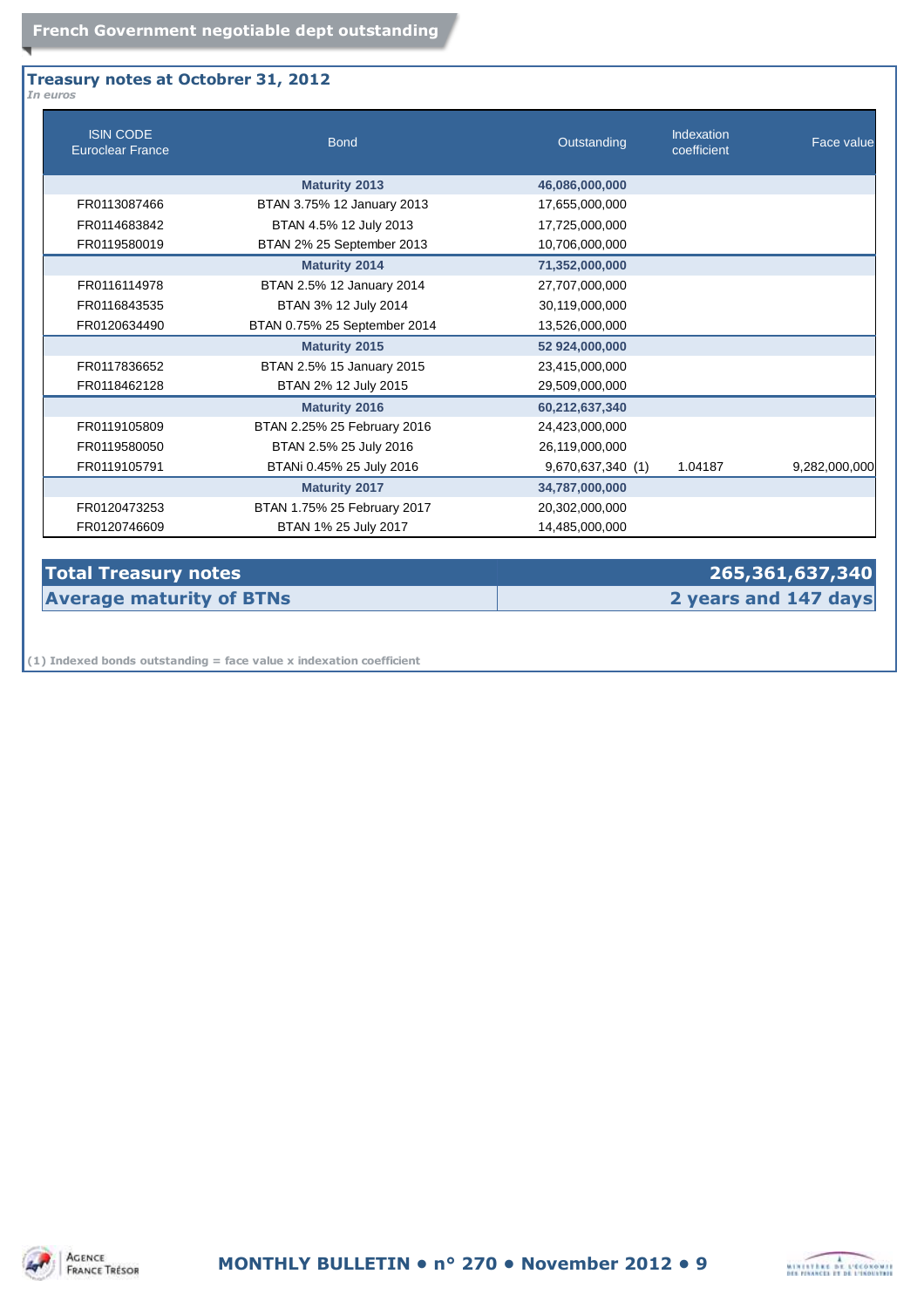## **Fungible Treasury bonds at Octobrer 31, 2012**

| <b>ISIN CODE</b><br><b>Euroclear France</b> | <b>Bond</b>                     | Outstanding        | Indexation<br>coefficient | Face value     | <b>Stripped</b> |
|---------------------------------------------|---------------------------------|--------------------|---------------------------|----------------|-----------------|
|                                             | <b>Maturity 2012</b>            | 5,431,123,869      |                           |                |                 |
| FR0000570780                                | OAT 8.5% 26 December 2012       | 5,431,123,869      |                           |                |                 |
|                                             | <b>Maturity 2013</b>            | 60,520,939,455     |                           |                |                 |
| FR0000188989                                | OAT 4% 25 April 2013            | 21,639,933,879     |                           |                |                 |
| FR0000188955                                | OATi 2.5% 25 July 2013          | 17,807,847,897 (1) | 1.18453                   | 15,033,682,471 |                 |
| FR0010011130                                | OAT 4% 25 October 2013          | 21,073,157,679     |                           |                |                 |
|                                             | <b>Maturity 2014</b>            | 46,043,074,224     |                           |                |                 |
| FR0010061242                                | OAT 4% 25 April 2014            | 24,459,102,234     |                           |                |                 |
| FR0010112052                                | OAT 4% 25 October 2014          | 21,583,971,990     |                           |                |                 |
|                                             | <b>Maturity 2015</b>            | 74,140,724,733     |                           |                |                 |
| FR0010163543                                | OAT 3.5% 25 April 2015          | 24,412,313,893     |                           |                |                 |
| FR0010135525                                | OAT€i 1.6% 25 July 2015         | 16,492,410,840 (1) | 1.17367                   | 14,052,000,000 |                 |
| FR0010216481                                | OAT 3% 25 October 2015          | 33,236,000,000     |                           |                |                 |
|                                             | <b>Maturity 2016</b>            | 57,859,000,000     |                           |                |                 |
| FR0010288357                                | OAT 3.25% 25 April 2016         | 29,070,000,000     |                           |                |                 |
| FR0000187361                                | OAT 5% 25 October 2016          | 28,789,000,000     |                           |                | 465,263,600     |
|                                             | <b>Maturity 2017</b>            | 79,269,700,900     |                           |                |                 |
| FR0010415331                                | OAT 3.75% 25 April 2017         | 30,235,000,000     |                           |                |                 |
| FR0010235176                                | OATi 1% 25 July 2017            | 22,711,700,900 (1) | 1.12462                   | 20,195,000,000 |                 |
| FR0010517417                                | OAT 4.25% 25 October 2017       | 26,323,000,000     |                           |                |                 |
|                                             | <b>Maturity 2018</b>            | 52,202,365,600     |                           |                |                 |
| FR0010604983                                | OAT 4% 25 April 2018            | 25,520,000,000     |                           |                |                 |
| FR0011237643                                | OAT€i 0.25% 25 July 2018        | 2,572,365,600 (1)  | 1.02078                   | 2,520,000,000  |                 |
| FR0010670737                                | OAT 4.25% 25 October 2018       | 24,110,000,000     |                           |                |                 |
|                                             | <b>Maturity 2019</b>            | 76,359,962,153     |                           |                |                 |
| FR0000189151                                | OAT 4.25% 25 April 2019         | 29,712,000,000     |                           |                |                 |
| FR0010850032                                | OATi 1.3% 25 July 2019          | 9,702,952,800 (1)  | 1.05835                   | 9,168,000,000  |                 |
| FR0000570921                                | OAT 8.5% 25 October 2019        | 8,844,392,893      |                           |                | 5,605,300,100   |
| FR0010776161                                | OAT 3.75% 25 October 2019       | 28,078,000,000     |                           |                |                 |
| FR0000570954                                | OAT cap. 9.82% 31 December 2019 | 22,616,460 (2)     |                           | 6,692,154      |                 |
|                                             | <b>Maturity 2020</b>            | 84,540,856,500     |                           |                |                 |
| FR0010854182                                | OAT 3.5% 25 April 2020          | 29,871,000,000     |                           |                |                 |
| FR0010050559                                | OAT€i 2.25% 25 July 2020        | 23,924,856,500 (1) | 1.19774                   | 19,975,000,000 |                 |
| FR0010949651                                | OAT 2.5% 25 October 2020        | 30,745,000,000     |                           |                |                 |
|                                             | <b>Maturity 2021</b>            | 63,182,818,500     |                           |                |                 |
| FR0010192997                                | OAT 3.75% 25 April 2021         | 31,402,000,000     |                           |                |                 |
| FR0011347046                                | OATi 0.1% 25 July 2021          | 2,099,818,500 (1)  | 1.00230                   | 2,095,000,000  |                 |
| FR0011059088                                | OAT 3.25% 25 October 2021       | 29,681,000,000     |                           |                |                 |
|                                             | <b>Maturity 2022</b>            | 57,673,854,740     |                           |                |                 |
| FR0000571044                                | OAT 8.25% 25 April 2022         | 1,243,939,990      |                           |                | 698,468,400     |
| FR0011196856                                | OAT 3% 25 April 2022            | 33,062,000,000     |                           |                |                 |
| FR0010899765                                | OAT€i 1.1% 25 July 2022         | 17,675,914,750 (1) | 1.06475                   | 16,601,000,000 |                 |
| FR0011337880                                | OAT 2.25% 25 October 2022       | 5,692,000,000      |                           |                |                 |

**(1) Indexed bonds outstanding = face value x indexation coefficient**

**(2) Including coupons capitalized at 31/12/2010; not open to subscription**

**(3) Revised updated on 28/03/2010; not open to subscription**

**OATi: OAT indexed on the French consumer prices index (excluding tobacco) OAT€i: OAT indexed on the eurozone harmonized index of consumer prices (excluding tobacco)**

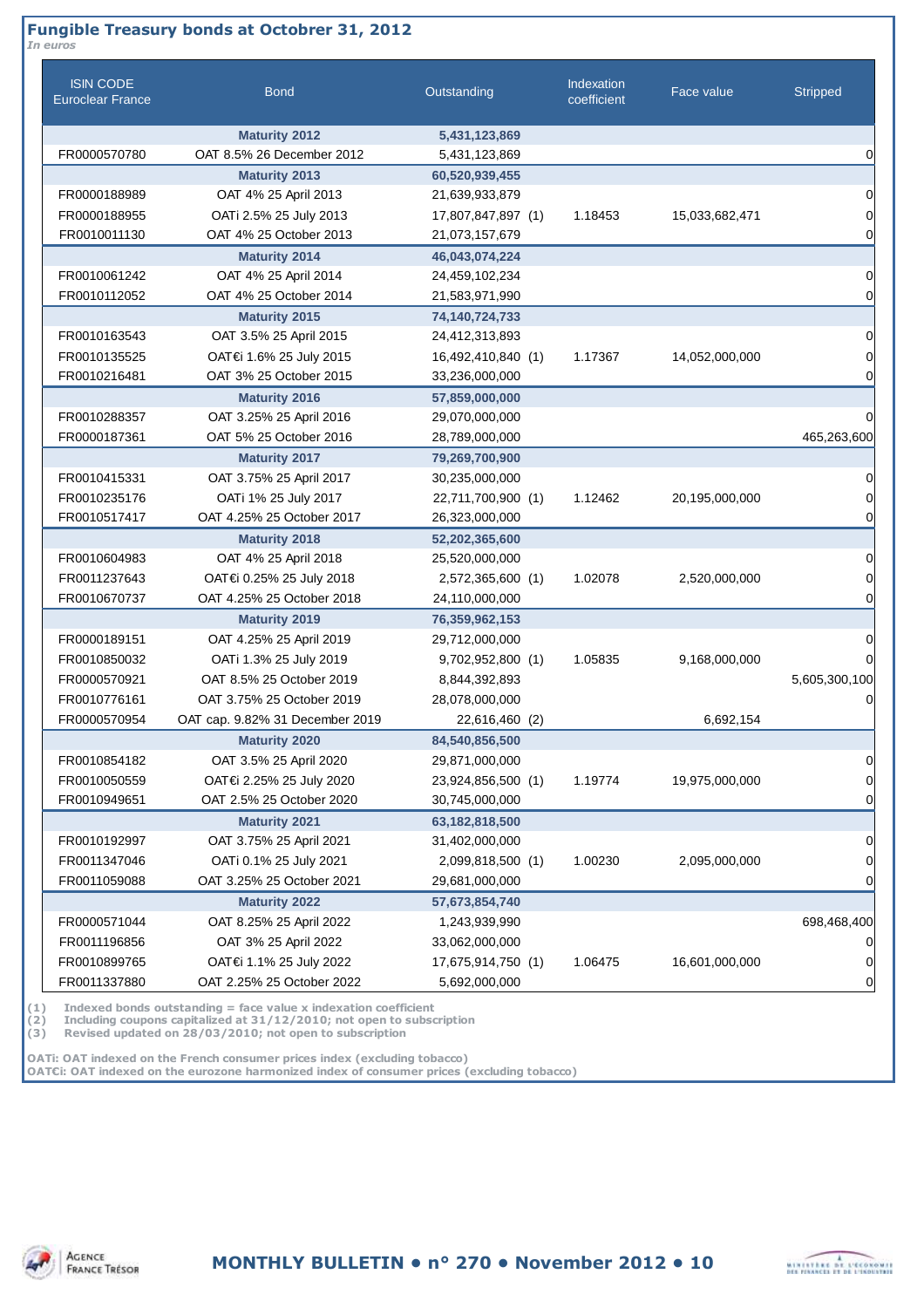#### **Fungible Treasury bonds at Octobrer 31, 2012** *In euros*

| <b>ISIN CODE</b><br><b>Euroclear France</b> | <b>Bond</b>                   | Outstanding        | <b>Indexation</b><br>coefficient | Face value     | <b>Stripped</b> |
|---------------------------------------------|-------------------------------|--------------------|----------------------------------|----------------|-----------------|
|                                             | <b>Maturity 2023</b>          | 55,252,084,463     |                                  |                |                 |
| FR0000571085                                | OAT 8.5% 25 April 2023        | 10,606,195,903     |                                  |                | 6,328,925,000   |
| FR0010585901                                | OATi 2.1% 25 July 2023        | 11,416,888,560 (1) | 1.09023                          | 10,472,000,000 | $\Omega$        |
| FR0010466938                                | OAT 4.25% 25 October 2023     | 33,229,000,000     |                                  |                | 239,952,000     |
|                                             | <b>Maturity 2025</b>          | 17,780,928,118     |                                  |                |                 |
| FR0000571150                                | OAT 6% 25 October 2025        | 17,780,928,118     |                                  |                | 3,049,326,900   |
|                                             | <b>Maturity 2026</b>          | 30,306,000,000     |                                  |                |                 |
| FR0010916924                                | OAT 3.5% 25 April 2026        | 30,306,000,000     |                                  |                | 207,550,000     |
|                                             | <b>Maturity 2027</b>          | 9,852,444,160      |                                  |                |                 |
| FR0011008705                                | OAT€i 1.85% 25 July 2027      | 6,056,444,160 (1)  | 1.04928                          | 5,772,000,000  | 0               |
| FR0011317783                                | OAT 2.75% 25 October 2027     | 3,796,000,000      |                                  |                | 0               |
|                                             | <b>Maturity 2028</b>          | 19,091,126         |                                  |                |                 |
| FR0000571226                                | OAT zero coupon 28 March 2028 | 19,091,126 (3)     |                                  | 46,232,603     |                 |
|                                             | <b>Maturity 2029</b>          | 33,797,629,461     |                                  |                |                 |
| FR0000571218                                | OAT 5.5% 25 April 2029        | 24,265,880,458     |                                  |                | 4,423,409,500   |
| FR0000186413                                | OATi 3.4% 25 July 2029        | 9,531,749,003 (1)  | 1.24287                          | 7,669,144,000  | 0               |
|                                             | <b>Maturity 2032</b>          | 34,412,954,900     |                                  |                |                 |
| FR0000188799                                | OAT€i 3.15% 25 July 2032      | 11,681,632,300 (1) | 1.21355                          | 9,626,000,000  | 0               |
| FR0000187635                                | OAT 5.75% 25 October 2032     | 22,731,322,600     |                                  |                | 11,606,499,000  |
|                                             | <b>Maturity 2035</b>          | 19,089,000,000     |                                  |                |                 |
| FR0010070060                                | OAT 4.75% 25 April 2035       | 19,089,000,000     |                                  |                | 5,484,186,000   |
|                                             | <b>Maturity 2038</b>          | 23,889,000,000     |                                  |                |                 |
| FR0010371401                                | OAT 4% 25 October 2038        | 23,889,000,000     |                                  |                | 4,611,850,000   |
|                                             | <b>Maturity 2040</b>          | 9,413,548,360      |                                  |                |                 |
| FR0010447367                                | OAT€i 1.8% 25 July 2040       | 9,413,548,360 (1)  | 1.12414                          | 8,374,000,000  | 0               |
|                                             | <b>Maturity 2041</b>          | 23,650,000,000     |                                  |                |                 |
| FR0010773192                                | OAT 4.5% 25 April 2041        | 23,650,000,000     |                                  |                | 6,347,100,000   |
|                                             | <b>Maturity 2055</b>          | 14,926,000,000     |                                  |                |                 |
| FR0010171975                                | OAT 4% 25 April 2055          | 14,926,000,000     |                                  |                | 5,342,167,000   |
|                                             | <b>Maturity 2060</b>          | 8,852,000,000      |                                  |                |                 |
| FR0010870956                                | OAT 4% 25 April 2060          | 8,852,000,000      |                                  |                | 3,173,400,000   |

| 938,465,101,262      |
|----------------------|
| 57,583,397,500       |
| 6.3%                 |
| 9 years and 280 days |
|                      |

(1) Indexed bonds outstanding = face value x indexation coefficient<br>
(2) Including coupons capitalized at  $31/12/2010$ ; not open to subsc<br>
(3) Revised updated on 28/03/2010; not open to subscription **(2) Including coupons capitalized at 31/12/2010; not open to subscription**

**(3) Revised updated on 28/03/2010; not open to subscription**

**OATi: OAT indexed on the French consumer prices index (excluding tobacco) OAT€i: OAT indexed on the eurozone harmonized index of consumer prices (excluding tobacco)**